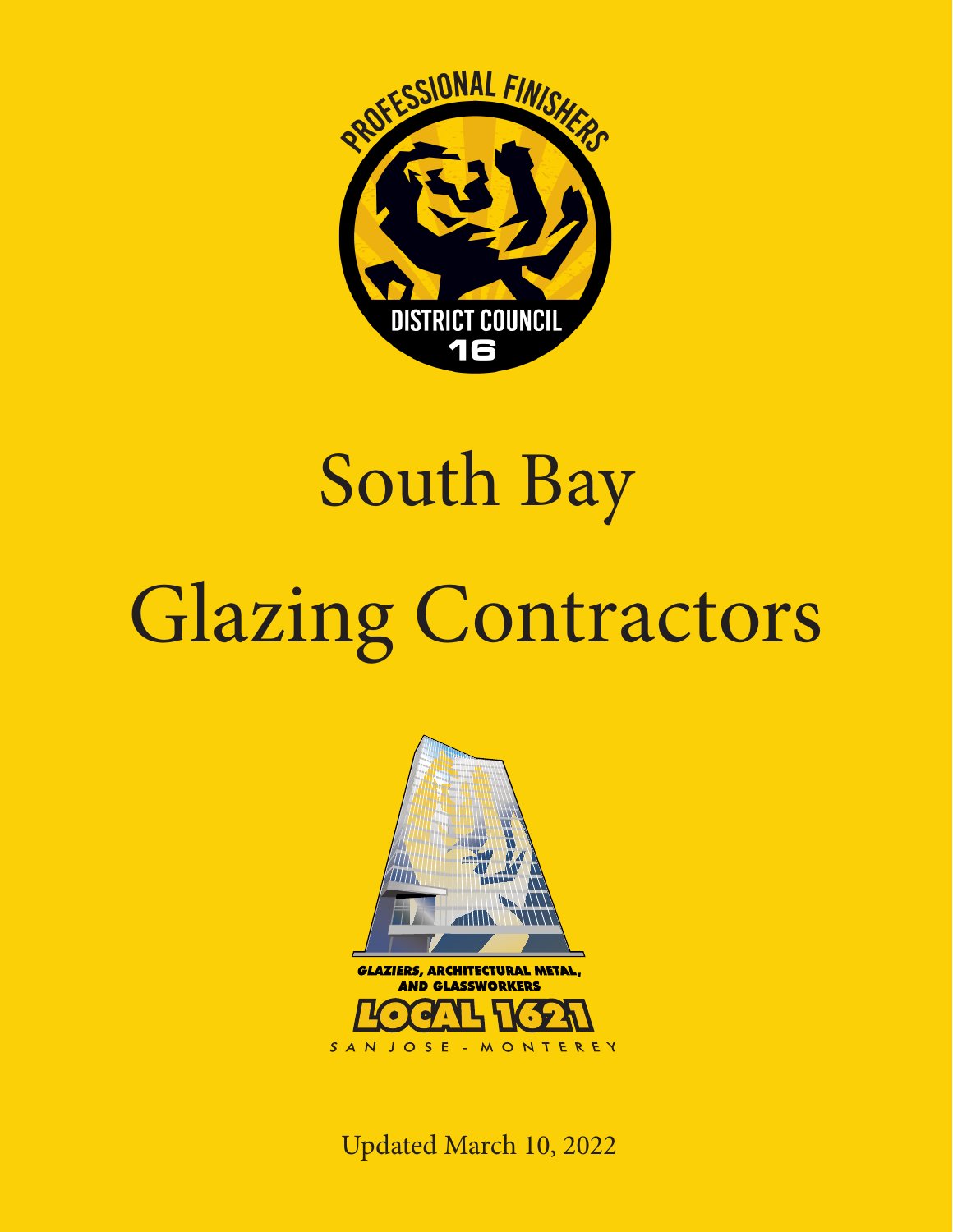| District Council 16 |                |  |
|---------------------|----------------|--|
|                     | <b>GLAZING</b> |  |

Signatory Employer List

ALLIANCE GLASS COMPANY 41934 CHRISTY STREET FREMONT , CA 94538 650-625-9108

ARAGON CONSTRUCTION 5440 ARROW HWY. MONTCLAIR
GALLER CA 91763 909-621-2200

BAY AREA TINTWORKS 7116 POINT DUNES COURT SAN JOSE (CA 95139 408-506-5827

CLASSIC GLASS INC. 735 COLEMAN AVENUE SAN JOSE , CA 95110 408-293-7606

CLINE GLASS CONTRACTORS 3517 YALE WAY FREMONT , CA 94538 510-490-4400

COAST COUNTIES GLASS - 3 HAZEL STREET HOLLISTER , CA 95023 831-637-6110

COAST COUNTIES GLASS - 3 HANGER WAY, STE. C WATSONVILLE 831-724-4437 CA 95076 COAST COUNTIES GLASS dba 4 UPPER RAGSDALE DRIVE MONTEREY , CA 93940 831-649-4444 LE DEIT & SONS GLASS INC. 140 LEWIS ROAD #1 SAN JOSE (CA 95111 408-224-6293

FRANCISCAN GLASS CO. 100 SAN ANTONIO CIRCLE **MOUNTAIN VIEW** 650-948-6666 , CA 94040

GLASS CONCEPTS BY CLINE 355 CLARKE LANE **MORGAN HILL** 408-776-7744 , CA 95037

GOZZI CONSTRUCTION GROUP NATIONAL GLASS SYSTEMS 225 CROSSROADS BLVD. #199 CARMEL CA 93923 , 831-915-8473

GRAND PRIX GLASS 730 THE ALAMEDA SAN JOSE (CA 95126 408-265-3565

2219 RIMLAND DRIVE STE. 301

, W 98226

HIGHRISE GLASS INC.

**BELLINGHAM** 

604-553-0577

408-277-0796

PACIFIC GLAZING 1600 LANA WAY **HOLLISTER** 408-778-9243 CA 95023

PACIFIC GLAZING 29410 UNION CITY BLVD. UNION CITY , CA 94587 510-487-1687

INTERIOR GLASS SYSTEMS 486 SANTA ANA AVENUE SAN JOSE (CA 95112 QUALITY GLASS INC. 4079 INGOT STREET FREMONT , CA 94538 510-445-0091

2466 KRUSE DRIVE SAN JOSE , CA 95131 408-922-0555 METCOE SKYLIGHT

LINCOLN GLASS & MIRROR CO.

1715 W. 135TH STREET GARDENA
, CA 90249 310-354-0030

1760 ROGERS AVENUE SAN JOSE (CA 95112 510-894-0647